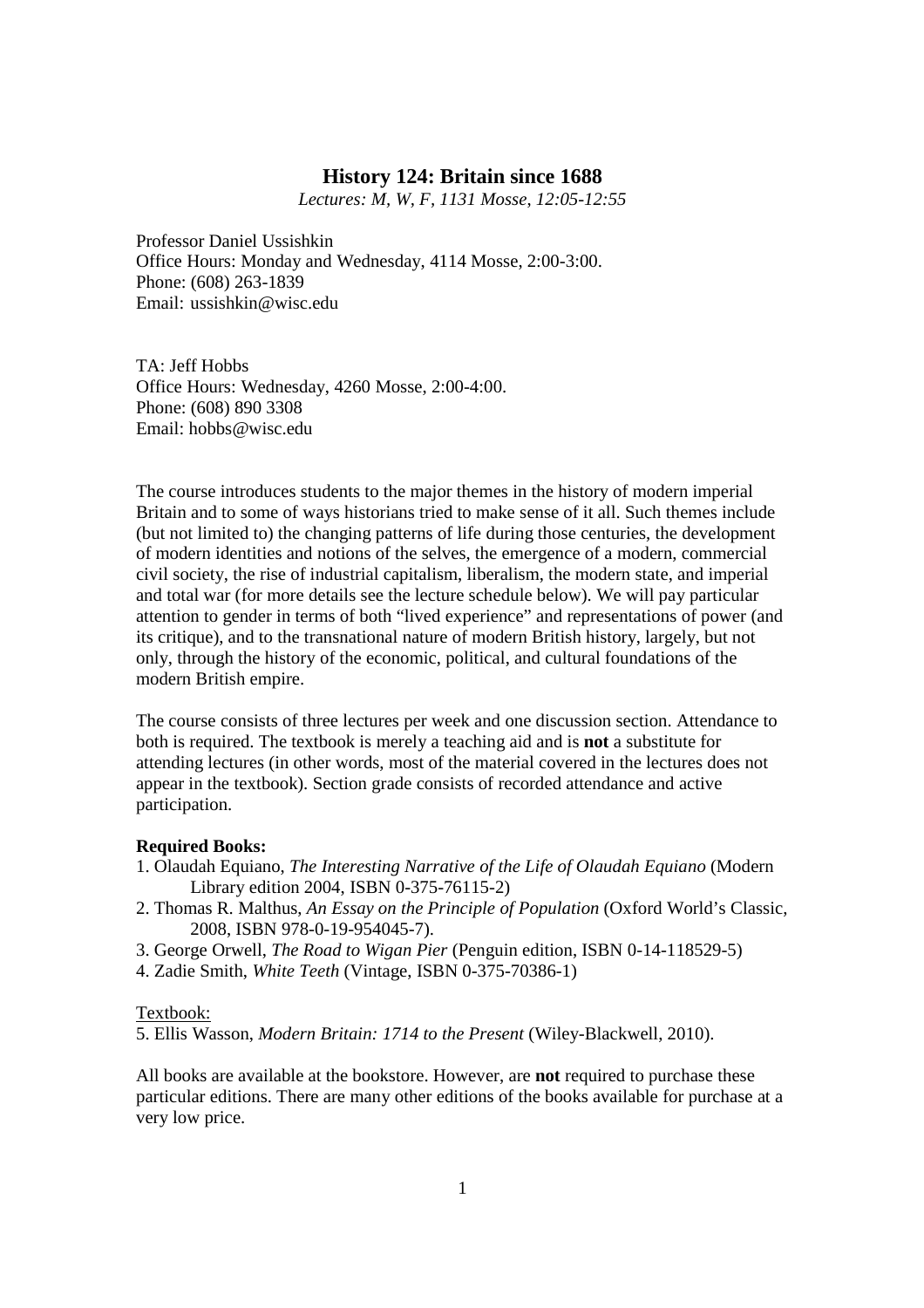In addition to the books there are numerous primary sources. Most of these are available on the Web (and are hyperlinked on this syllabus). Others are available in PDF format. Links to all sources are available at Learn  $@UW \rightarrow$  Content  $\rightarrow$  Course Reader. You are required to **print** the sources and bring the hard copy to discussion section.

#### **Assignments and grading:**

| 2-3 pp. paper: 10% (Oct 07) |     |                           |
|-----------------------------|-----|---------------------------|
| Midterm:                    |     | $20\%$ (Oct 21, in class) |
| 5 pp. paper:                |     | 20\% (Nov 22)             |
| Final:                      | 35% | (Dec 17, 7:25-9:25 pm)    |
| Section:                    | 15% |                           |

\*Papers should be submitted in both a hard copy as well as electronically (through the "drop" feature on Learn@UW).

### **Course Schedule**

09/02 *Why Britain? Introduction and course mechanics.* 

### **Week I:** *Restoration and Revolution*

09/05 LABOR DAY – NO CLASS

09/07 *Britain during the Restoration* 

09/09 *The Glorious Revolution*

#### Read:

1. Gregory King's "Social Table" for 1688 (1696).

2. Richard Baxter on oppression of husbandmen (from Ann Hughes, *Seventeenth Century England*).

-Wasson, chapter 1.

## - **For next week's discussion**:

1. John Locke, *Second Treatise on Government* (1690), chapters II, VII.

2. Richard Price on the Glorious Revolution, from Steven Pincus, *England's Glorious Revolution: A Brief History with Documents* (2006).

3. Edmund Burke on the Glorious Revolution, from Pincus (2006).

- On the Glorious Revolution, read the relevant parts online from Wasson, Chapter 0.

#### **Week II:** *A Modern Polity*

09/12 Political Stability

09/14 War and Finance

09/16 Empire, Nation, and Trade

Read:

-Wasson, chapter 2.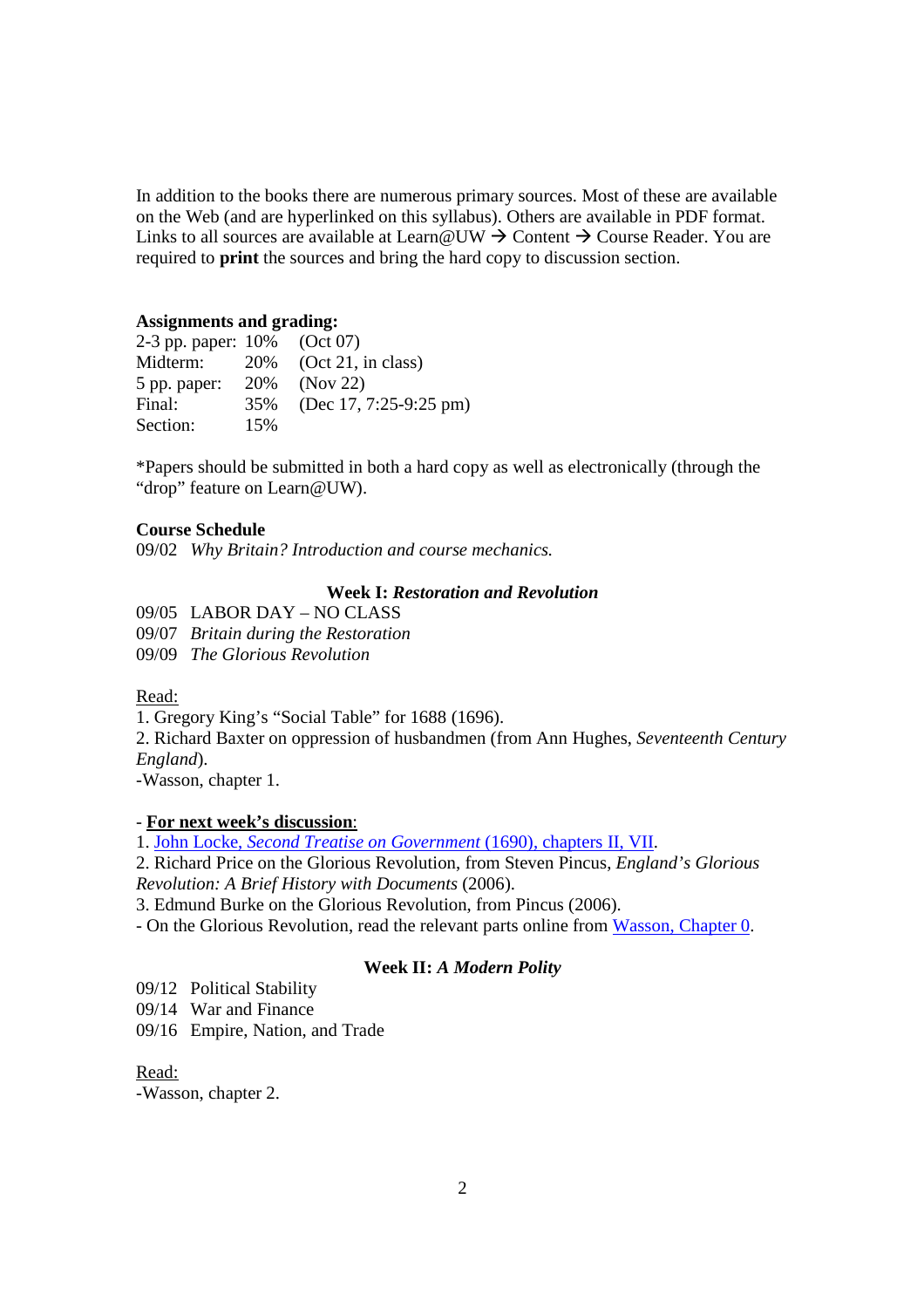### **Week III:** *Polite and Commercial People*

09/19 The Enlightenment

09/21 Commerce and Pleasure

09/23 Luxury, Virtue, and the Modern Self

#### Read:

1. Bernard Mandeville, "The Grumbling Hive" (1705) (entire)

2. The First English Coffee Houses (1670s)

3. Steele on the Lottery (*The Tatler* 1710), from Erin Mackie, *The Commerce of* 

*Everyday Life: Selections from the Tatler and the Spectator (Bedford, 1998)* 

4. Addison on the Bank of England and the Allegory of Lady Credit, *The Spectator* (1711), from Mackie, 1998.

5.Addison's Allegory of Luxury and Avarice, *Spectator* (1711), from Mackie, 1998.

### **Week IV:** *The Age of Revolutions*

- 09/26 The abolition of slavery
- 09/28 The political challenges of the 1760s
- 09/30 Britons and the French Revolution

#### Read:

- 1. Olaudah Equiano, *The Interesting Narrative* (entire).
- Wasson, chapter 3.

#### **For next week's discussion:**

- 1. Edmund Burke, *Reflections on the Revolution in France* (1791)
- 2. Mary Wollstonecraft, *A Vindication of the Rights of Woman* (1792)
- 3. Thomas Paine, The Rights of Man (1791) (excerpts)

#### **Week V:** *Industry and Class*

- 10/03 The Industrial Revolution
- 10/05 Class society (1): the middle classes
- 10/07 Class society (2): the working classes and the radical critique

#### Read:

- 1. P*.* Gaskell*, The Manufacturing Population of England (1833)*
- 2. Samuel Bamford on the Peterloo Massacre (1819)

3. Samuel Smiles, *Self Help* (1882)

-Wasson, chapter 4.

*-2-3 pp. paper due in class 10/07-*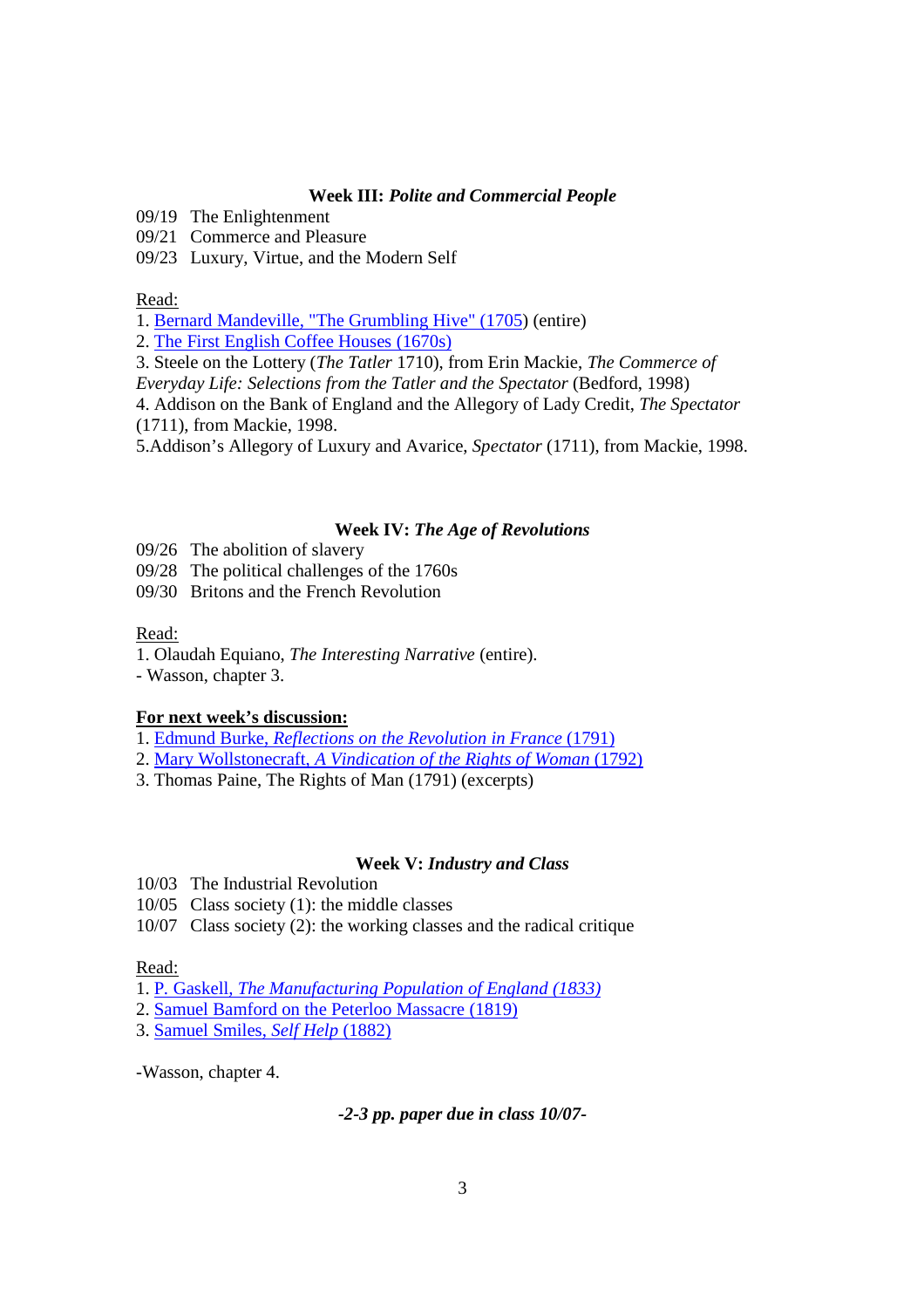## **Week VI:** *Social and Political Reform*

10/10 The poor and the Poor Laws

10/12 Crime and punishment

10/14 The "Great" Reform Act

Read:

1. Thomas R. Malthus, *Essay on Population* (entire). 2. T. B. Macaulay's Speech on the Reform Bill (1832)

-Wasson, 130-139.

## **Week VII:** *Empire*

10/17 The British in India (I): 10/19 The British in India (II)

10/21 MIDTERM

## Read: **(For discussion in the following week)**

1. Edmund Burke, Speech in Commons on India (1783)

2. William Bentinck on Ritual Murder in India (1829)

3. Thomas Babington Macaulay, Minute on Indian Education (1835)

-Wasson, 169-180.

# **Week VIII** *Liberalism at Mid-Century*

10/24 Empire and Free Trade

10/26 *Laissez-Faire* on Display: The Irish Famine and the Great Exhibition

10/28 Nation, Class, and Political Reform

# Read:

1. Lead Editorial on the Irish Famine, London Times, February 10, 1846 -Wasson, 141-142, 154-157.

# **Week IX** *The Victorians*

10/31 The New Imperialism

11/02 Science and Religion

11/04 Sex and the City

1. Elisa Greathed on the opening of the Indian Mutiny (1857)

2. John A. Hobson, *Imperialism* (1902).

3. *Rudyard Kipling, White Man's Burden* (1899)

4. George Orwell, "Shooting an Elephant" (1936)

-Wasson, 199-203 (end of page), 225-228,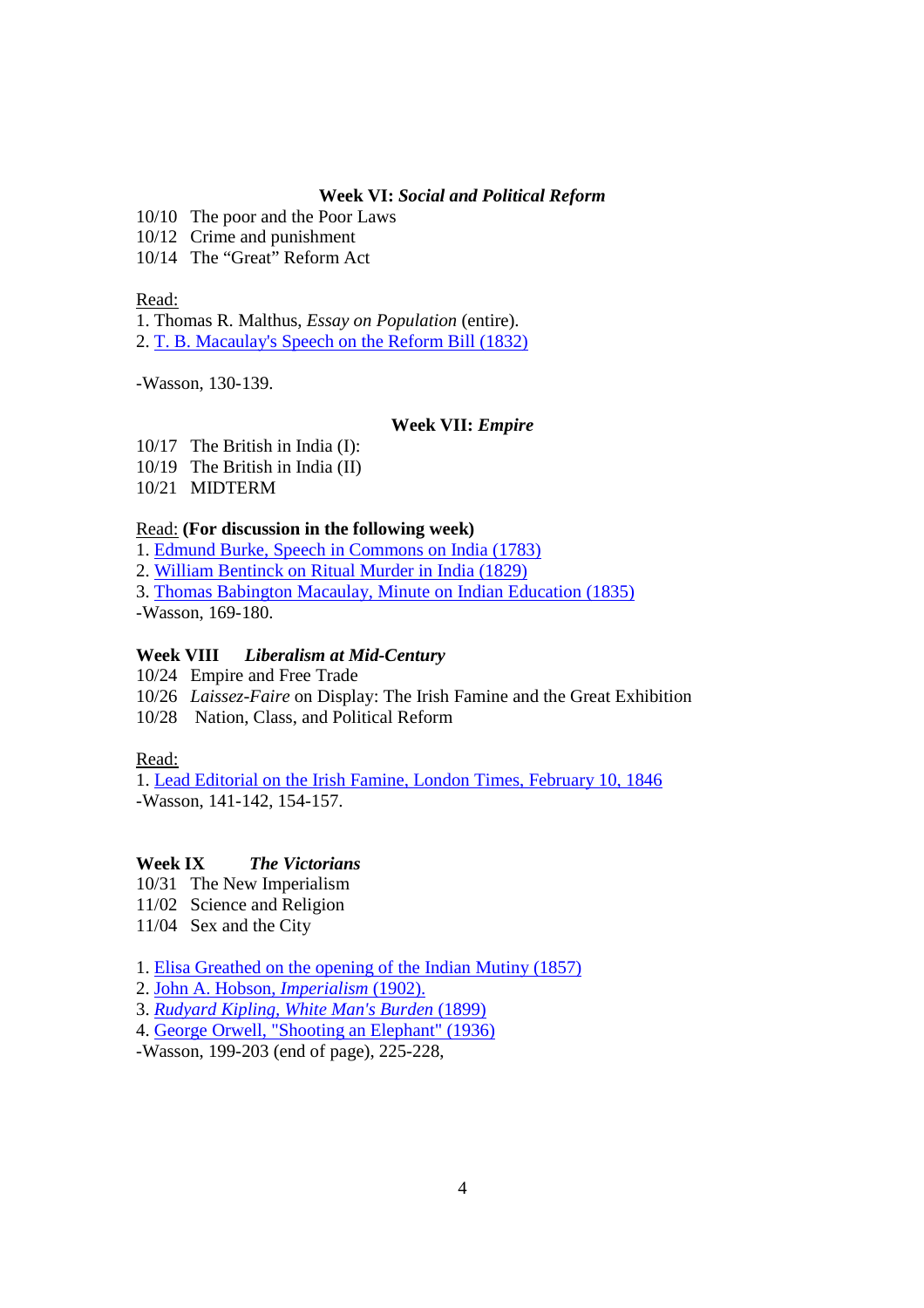## **Week X** *"And Then History Came to a."*

11/07 Liberalism and the Social Question

11/09 Challenges to the Separate Spheres

11/11 The Great War

## Read:

1. Blease on New Liberalism (1913)

2. L. T. Hobhouse, *Liberalism* (1911)

3. Emmeline Pankhurst on Militant Suffragists (1913)

4. Wilfred Owen, "Dulce et Decorum Est" (1918)

-Wasson, 189-196, 208-221, 241-253

## **Week XI** *The Long Weekend*

11/14 Reconstruction

11/16 Men, Women, and the Conservative Turn

11/18 Depression and Unemployment

Read:

1. George Orwell, The Road to Wigan Pier (entire)

2. Marie Stopes, Married Love (1918) (Author's Introduction only) -Wasson, 253-264

# **Week XII** *The People's War*

11/21 Blood, Sweat, and Tears

11/23 Towards a New Jerusalem

11/25 THANKSGIVING – NO CLASS

Read:

1. Churchill's speech, "We shall fight on beaches" (1940)

2. Churchill's "Blood, sweat, and tears" (1940)

3. The Beveridge Report (1940)

4. Mass Observation, *People in Production* (1942)

-Wasson, 267-281

*-5 pp. paper due 11/22-*